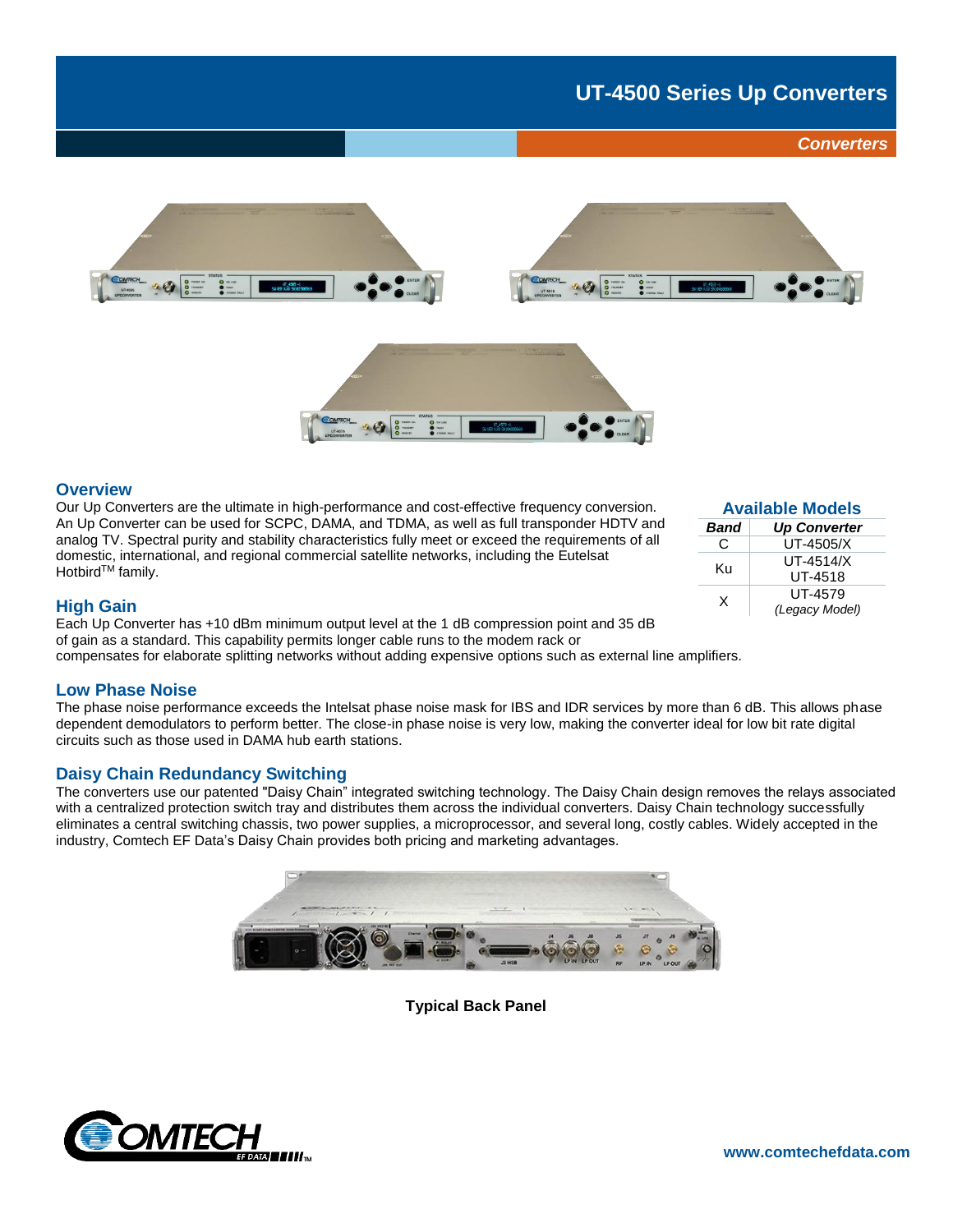## **Remote Control**

The remote control interface is selectable between EIA-232 and EIA-485, as well as full Ethernet including Telnet, SNMP and preloaded HTML GUI. All configuration control, status retrieval, and adjustments are available as simple ASCII commands through the serial interface or through the front panel menu. As a cost option, the remote control command structure can be customized in order to accommodate existing network control software.

## **Detachable RF/IF Connector Module**

Each Up Converter is equipped with a detachable I/O Module (IOM) that establishes input and output connections for the RF and IF paths. The module inserts into a rear compartment of the converter, and requires no additional outside space. The module includes a SMA connector for the RF path and a BNC connector at 50 or 75  $\Omega$  for the IF path.

### **Minimum Rack Space**

Due to its small rack height (1.75 inches) and the elimination of the space penalty paid for a separate 1+N switch chassis, the UT-4518 and the Daisy Chain switch architecture provide the most compact and cost-effective converter subsystem available. The units are ideal for the construction of transportable systems such as "flyaways," and high capacity earth stations where space utilization and economy are prime considerations.



**1:N Redundant Configuration Diagram with IOM-XX and TSM-XX Installed**